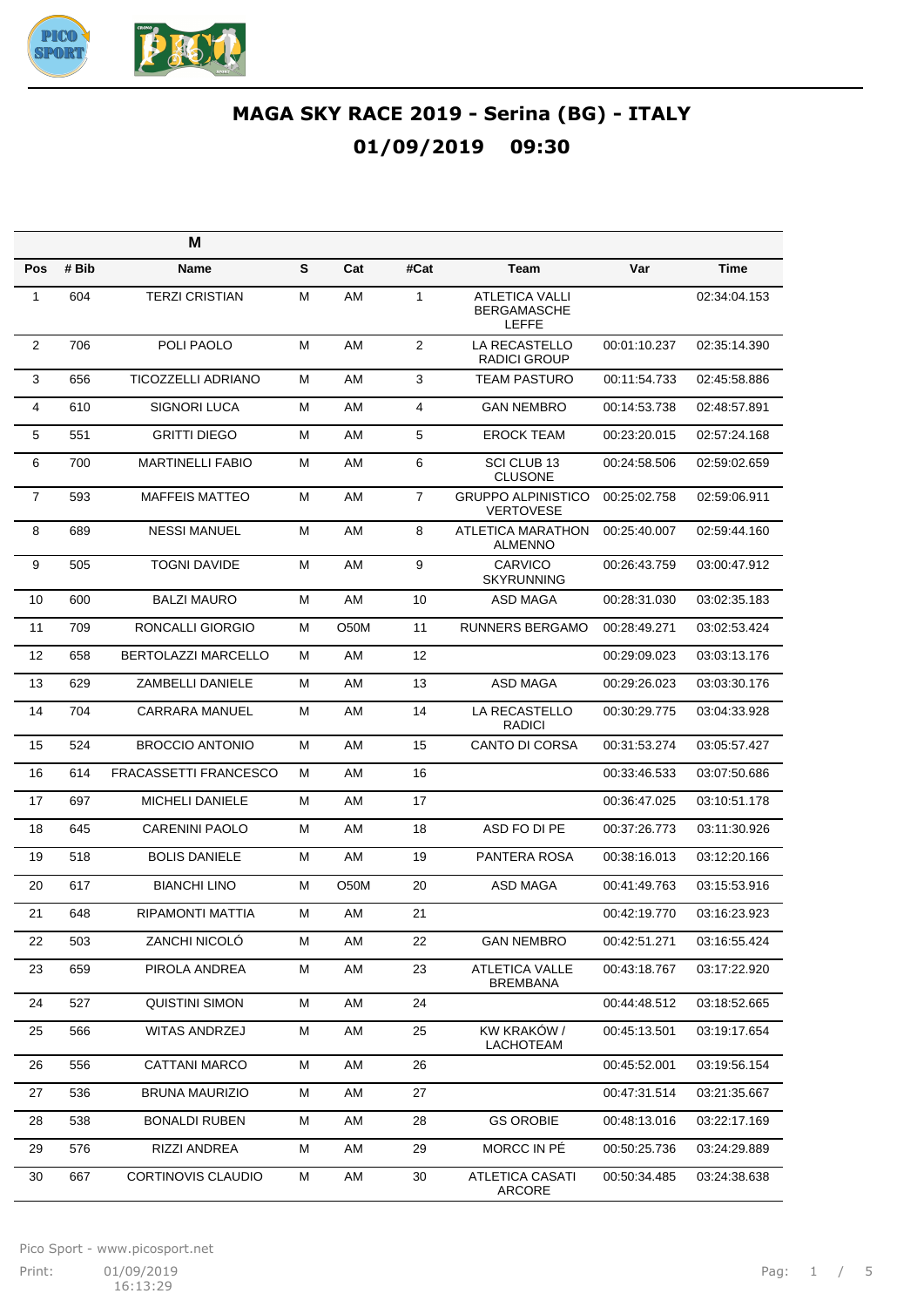

| 31 | 601 | <b>BERBENNI ROBERTO</b>      | м | O50M | 31 | ASD MAGA                                      | 00:50:42.499 | 03:24:46.652 |
|----|-----|------------------------------|---|------|----|-----------------------------------------------|--------------|--------------|
| 32 | 520 | DONATI ALBERTO               | м | AM   | 32 |                                               | 00:50:47.242 | 03:24:51.395 |
| 33 | 690 | <b>FILIPPINI MATTEO</b>      | М | AM   | 33 |                                               | 00:51:21.995 | 03:25:26.148 |
| 34 | 657 | RONCELLI NICOLA              | м | AM   | 34 | <b>RUNNERS BERGAMO</b>                        | 00:51:44.743 | 03:25:48.896 |
| 35 | 560 | SORTINO ANDREA               | М | AM   | 35 | <b>ATLETICA VALLE</b><br><b>BREMBANA</b>      | 00:52:28.748 | 03:26:32.901 |
| 36 | 591 | <b>ROTA MAURO</b>            | м | AM   | 36 |                                               | 00:53:09.244 | 03:27:13.397 |
| 37 | 582 | <b>VINICIO BRIGNOLI</b>      | М | O50M | 37 |                                               | 00:53:12.995 | 03:27:17.148 |
| 38 | 646 | <b>CAPELLI IVAN</b>          | М | O50M | 38 |                                               | 00:53:21.993 | 03:27:26.146 |
| 39 | 572 | <b>GRITTI ETTORE</b>         | М | AM   | 39 | ATLETICA PRESEZZO                             | 00:54:03.985 | 03:28:08.138 |
| 40 | 584 | <b>QUARTI MARCO MAURO</b>    | м | O50M | 40 | <b>SERIM</b>                                  | 00:54:10.236 | 03:28:14.389 |
| 41 | 588 | <b>CALABRESE MIRKO</b>       | м | AM   | 41 |                                               | 00:54:41.985 | 03:28:46.138 |
| 42 | 607 | <b>DELLA TORRE GABRIELE</b>  | м | AM   | 42 | <b>LIBERO</b>                                 | 00:54:48.985 | 03:28:53.138 |
| 43 | 615 | LOCATELLI GIORGIO            | м | AM   | 43 |                                               | 00:56:05.750 | 03:30:09.903 |
| 44 | 672 | <b>CORTINOVIS DAVIDE</b>     | м | AM   | 44 |                                               | 00:56:33.252 | 03:30:37.405 |
| 45 | 669 | CARRARA ALESSANDRO           | м | AM   | 45 | G.S.MARINELLI<br><b>COMENDUNO</b>             | 00:57:26.764 | 03:31:30.917 |
| 46 | 513 | <b>FUSI MARCO</b>            | М | AM   | 46 | <b>RUNNING TEAM</b><br><b>MOTTA VISCONTI</b>  | 00:58:57.271 | 03:33:01.424 |
| 47 | 660 | CORLAZZOLI MAURO             | м | O50M | 47 | LA RECASTELLO<br><b>RADICI GROUP</b>          | 01:00:07.284 | 03:34:11.437 |
| 48 | 694 | CATTANEO ROBERTO             | м | AM   | 48 |                                               | 01:00:07.788 | 03:34:11.941 |
| 49 | 581 | <b>MINOSSI FLAVIO</b>        | м | AM   | 49 |                                               | 01:00:56.520 | 03:35:00.673 |
| 50 | 603 | <b>BERTOLAZZI GIAMPIETRO</b> | м | AM   | 50 | <b>ASD MAGA</b>                               | 01:01:35.518 | 03:35:39.671 |
| 51 | 587 | CALCAGNILE GIUSEPPE          | м | O50M | 51 | "AVIS TREVIGLIO ""G.<br>BRUSAFERRI"""         | 01:03:04.292 | 03:37:08.445 |
| 52 | 634 | LIO CARLO                    | М | AM   | 52 | <b>ASD RUNNERS</b><br><b>BERGAMO</b>          | 01:04:41.043 | 03:38:45.196 |
| 53 | 708 | <b>CARRARA ROBERTO</b>       | м | AM   | 53 | <b>ATLETICA VALE</b><br><b>BREMBANA</b>       | 01:06:21.304 | 03:40:25.457 |
| 54 | 599 | <b>BRISSONI GIOVANNI</b>     | м | O50M | 54 | <b>ATLETICA VALE</b><br>BREMBANA              | 01:06:50.325 | 03:40:54.478 |
| 55 | 569 | <b>BELOTTI CLAUDIO</b>       | м | AM   | 55 |                                               | 01:07:10.849 | 03:41:15.002 |
| 56 | 586 | <b>BONOMI ROBERTO</b>        | м | O50M | 56 | <b>GRUPPO ALPINISTICO</b><br><b>VERTOVESE</b> | 01:07:13.851 | 03:41:18.004 |
| 57 | 548 | AMBROSINI GIOVANNI           | м | O50M | 57 | <b>EROCK TEAM</b>                             | 01:07:14.107 | 03:41:18.260 |
| 58 | 626 | REGAZZONI OMAR               | м | AM   | 58 |                                               | 01:07:41.351 | 03:41:45.504 |
| 59 | 674 | <b>VALSECCHI DANIELE</b>     | м | O50M | 59 |                                               | 01:11:08.618 | 03:45:12.771 |
| 60 | 573 | NAVA ARTURO                  | M | AM   | 60 |                                               | 01:11:20.617 | 03:45:24.770 |
| 61 | 639 | <b>VALSECCHI DENIS</b>       | м | AM   | 61 | ATLETICA PRESEZZO                             | 01:11:37.866 | 03:45:42.019 |
| 62 | 512 | <b>GUGLIELMETTI GIANNI</b>   | м | AM   | 62 | <b>GOLD SAVOSA</b>                            | 01:12:04.109 | 03:46:08.262 |
| 63 | 632 | PIAZZALUNGA ANDREA           | м | AM   | 63 | <b>ASD RUNNERS</b><br><b>BERGAMO</b>          | 01:13:35.585 | 03:47:39.738 |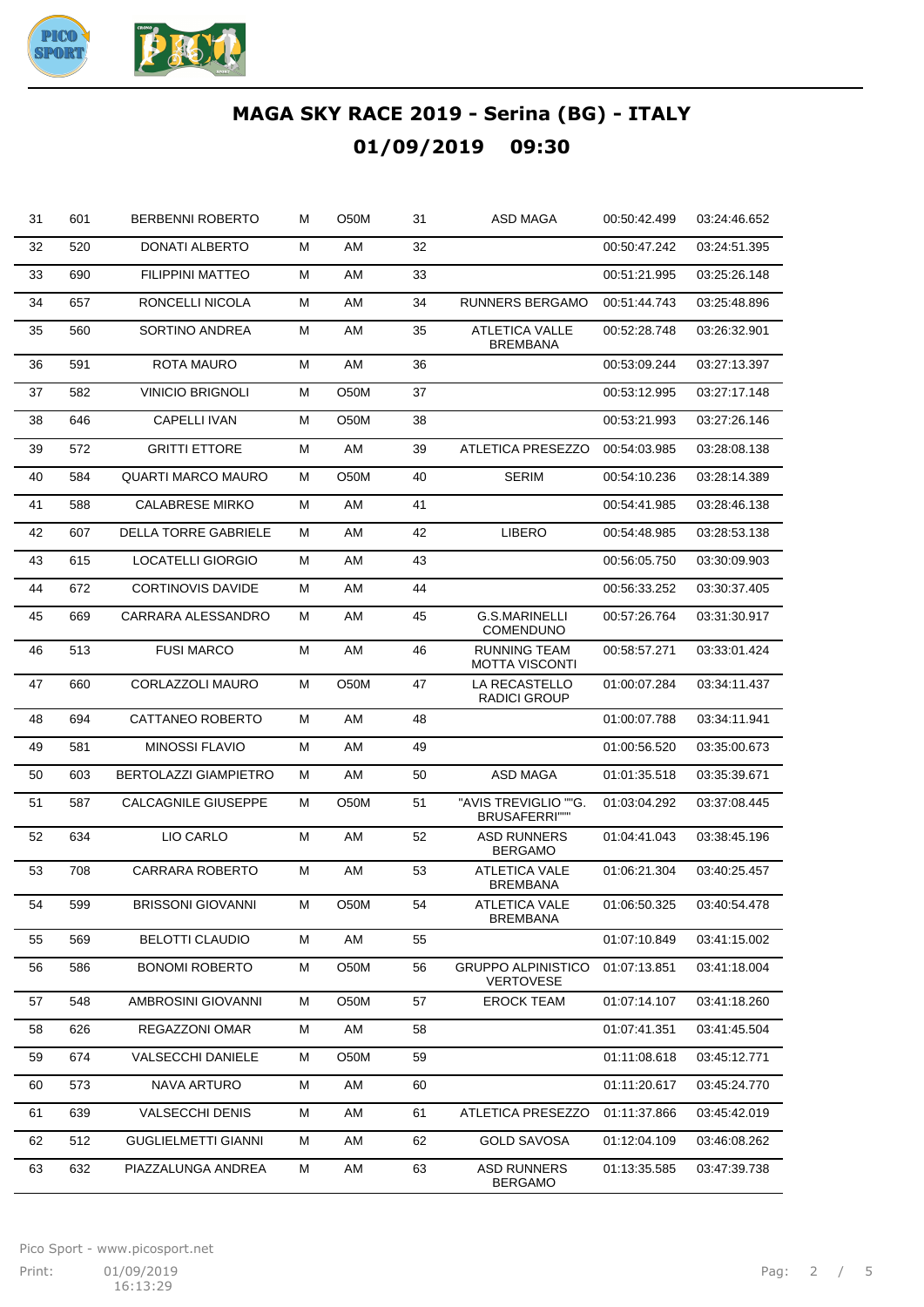

| 64 | 526 | <b>MAPELLI EROS</b>        | Μ | AM   | 64 | <b>RUNNERS BERGAMO</b>                        | 01:14:08.085 | 03:48:12.238 |
|----|-----|----------------------------|---|------|----|-----------------------------------------------|--------------|--------------|
| 65 | 624 | VIGANO PAOLO               | м | O50M | 65 | AL007 - ATL. NOVESE                           | 01:14:43.334 | 03:48:47.487 |
| 66 | 693 | <b>GRIGIS DAVIDE</b>       | Μ | AM   | 66 |                                               | 01:15:43.833 | 03:49:47.986 |
| 67 | 692 | <b>CORTINOVIS DAVIDE</b>   | м | AM   | 67 | POLISPORTIVA CRAL<br><b>BPB ASD</b>           | 01:15:47.833 | 03:49:51.986 |
| 68 | 621 | PALAZZI ANGELO             | Μ | O65M | 68 | ASD MAGA                                      | 01:16:14.333 | 03:50:18.486 |
| 69 | 673 | DURANTE PAOLO              | Μ | AM   | 69 | CANTO DI CORSA ASD 01:17:21.338               |              | 03:51:25.491 |
| 70 | 541 | <b>FRIGERIO JOHN MARIO</b> | Μ | AM   | 70 |                                               | 01:17:25.078 | 03:51:29.231 |
| 71 | 628 | <b>VICINI ALESSANDRO</b>   | M | AM   | 71 | ATLETICA VILLONGO                             | 01:17:39.079 | 03:51:43.232 |
| 72 | 627 | <b>MONACI SERGIO</b>       | Μ | O65M | 72 |                                               | 01:17:49.579 | 03:51:53.732 |
| 73 | 653 | <b>GAVAZZI MAURIZIO</b>    | Μ | O50M | 73 |                                               | 01:17:52.828 | 03:51:56.981 |
| 74 | 670 | <b>RESTEGHINI FILIPPO</b>  | Μ | AM   | 74 | LA MICHETTA                                   | 01:18:15.335 | 03:52:19.488 |
| 75 | 679 | <b>BARETTI ALESSANDRO</b>  | Μ | O50M | 75 | E ROCK TEAM                                   | 01:18:21.575 | 03:52:25.728 |
| 76 | 655 | <b>MAFFEIS MANUEL</b>      | M | AM   | 76 |                                               | 01:18:35.075 | 03:52:39.228 |
| 77 | 539 | <b>BOFFELLI ROBERTO</b>    | Μ | O50M | 77 | <b>SCAIS 3038</b>                             | 01:18:39.825 | 03:52:43.978 |
| 78 | 613 | <b>MAZZOLENI ROBERTO</b>   | Μ | AM   | 78 |                                               | 01:18:43.075 | 03:52:47.228 |
| 79 | 705 | <b>OBERTI OMAR</b>         | M | AM   | 79 | GAV                                           | 01:18:56.577 | 03:53:00.730 |
| 80 | 698 | RAVASIO JVAN               | Μ | AM   | 80 | CARVICO<br><b>SKYRUNNING</b>                  | 01:19:16.320 | 03:53:20.473 |
| 81 | 525 | <b>TESTORI ROMEO</b>       | Μ | AM   | 81 |                                               | 01:21:29.547 | 03:55:33.700 |
| 82 | 575 | <b>DONGHI ANDREA</b>       | Μ | AM   | 82 |                                               | 01:24:01.571 | 03:58:05.724 |
| 83 | 577 | <b>MORLACCHI ROBERTO</b>   | М | AM   | 83 | MORCC IN PÉ                                   | 01:25:03.318 | 03:59:07.471 |
| 84 | 517 | GIANNUZZO ANGELO           | М | AM   | 84 | <b>EWS SKY TEAM</b>                           | 01:25:37.310 | 03:59:41.463 |
| 85 | 676 | PIEVANI NICOLA             | М | AM   | 85 | <b>GAN NEMBRO</b>                             | 01:25:58.813 | 04:00:02.966 |
| 86 | 630 | <b>VARGIU MATTEO</b>       | М | AM   | 86 |                                               | 01:27:06.318 | 04:01:10.471 |
| 87 | 685 | DEPONTI PAOLO              | М | AM   | 87 |                                               | 01:30:56.820 | 04:05:00.973 |
| 88 | 699 | <b>ACERBIS MARCO</b>       | м | AM   | 88 | 13 CLUSONE SPORT<br><b>EVOLUTION</b>          | 01:31:10.575 | 04:05:14.728 |
| 89 | 643 | CAVAGNA MASSIMILIANO       | Μ | AM   | 89 |                                               | 01:31:14.071 | 04:05:18.224 |
| 90 | 618 | <b>BIANCHI STEFANO</b>     | Μ | AM   | 90 | <b>CARVICO SKYRUNNIG</b>                      | 01:34:18.833 | 04:08:22.986 |
| 91 | 637 | ALGAROTTI LUCA             | М | AM   | 91 | <b>ASD RUNNERS</b><br><b>BERGAMO</b>          | 01:35:46.826 | 04:09:50.979 |
| 92 | 642 | <b>BONFANTI GIANCARLO</b>  | М | AM   | 92 | G.A.N.                                        | 01:36:20.577 | 04:10:24.730 |
| 93 | 565 | <b>BIELA MACIEJ</b>        | М | AM   | 93 |                                               | 01:38:02.062 | 04:12:06.215 |
| 94 | 687 | <b>FERRANDI DARIO</b>      | М | O50M | 94 |                                               | 01:38:11.570 | 04:12:15.723 |
| 95 | 534 | <b>DOLCI MAICOL</b>        | М | AM   | 95 |                                               | 01:38:26.061 | 04:12:30.214 |
| 96 | 696 | <b>AMIGONI MARCO</b>       | М | AM   | 96 | <b>CARVICOSKYRANNIN</b><br>G                  | 01:40:04.585 | 04:14:08.738 |
| 97 | 594 | GHILARDI MIRCO MARINO      | М | O50M | 97 | <b>GRUPPO ALPINISTICO</b><br><b>VERTOVESE</b> | 01:41:37.342 | 04:15:41.495 |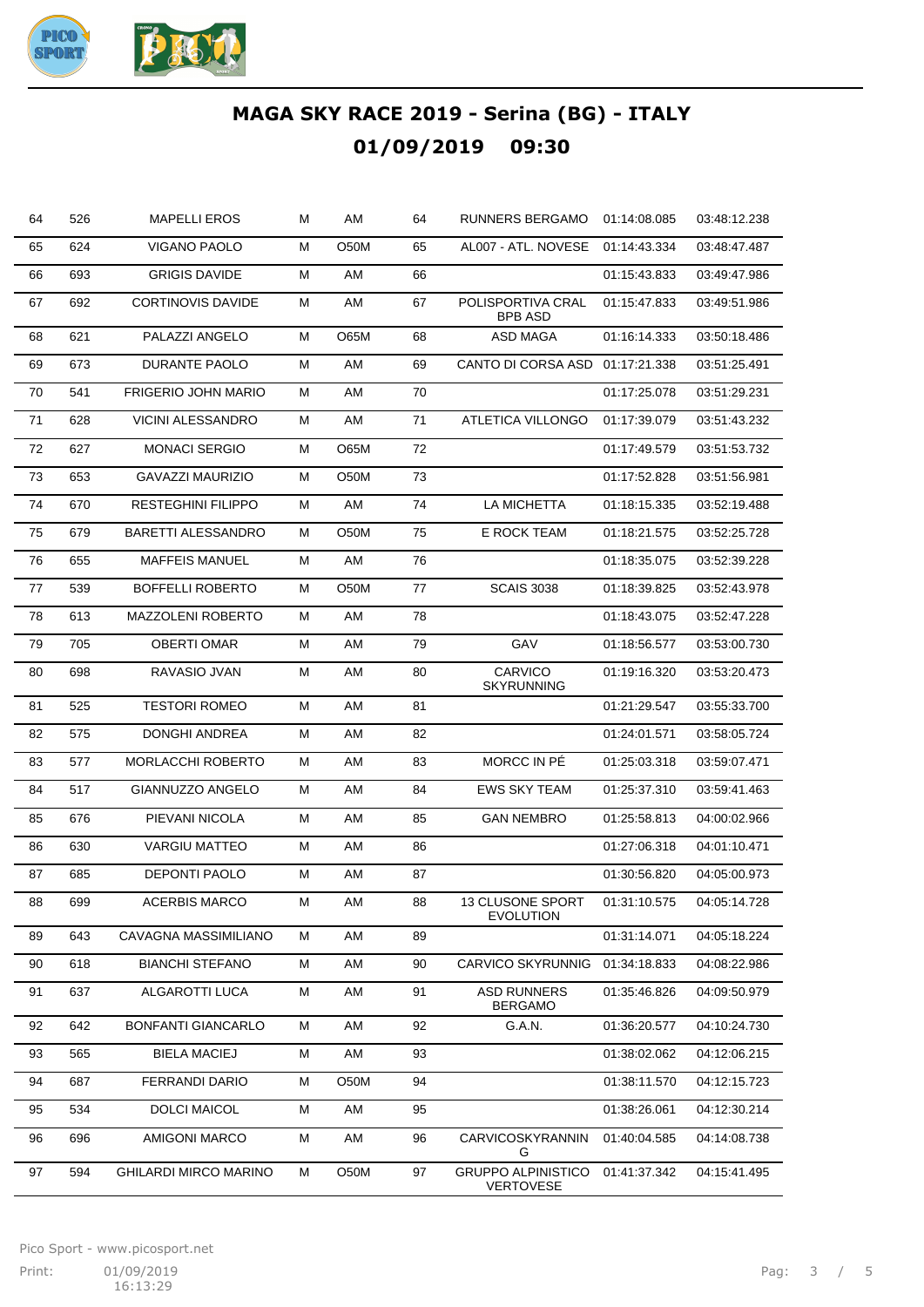

| 98  | 544 | <b>MAGNAGHI STEFANO</b>        | М | AM   | 98  | <b>RUNCARD</b>                             | 01:42:06.083 | 04:16:10.236 |
|-----|-----|--------------------------------|---|------|-----|--------------------------------------------|--------------|--------------|
| 99  | 664 | PAGNONCELLI MATTIA             | Μ | AM   | 99  |                                            | 01:44:06.571 | 04:18:10.724 |
| 100 | 531 | <b>BENELLI ALBERTO</b>         | Μ | O50M | 100 | <b>RUNCARD</b>                             | 01:44:21.318 | 04:18:25.471 |
| 101 | 677 | <b>BIELLA GIANMARIO PIETRO</b> | М | O50M | 101 | <b>RUNNERS DESIO</b>                       | 01:44:27.570 | 04:18:31.723 |
| 102 | 609 | <b>BELLI DAVIDE</b>            | Μ | AM   | 102 | ATLETICA PRESEZZO                          | 01:44:40.071 | 04:18:44.224 |
| 103 | 597 | POMA PIERO                     | Μ | O50M | 103 |                                            | 01:46:16.322 | 04:20:20.475 |
| 104 | 631 | SALVINI ALDO                   | Μ | AM   | 104 | <b>ASD RUNNERS</b><br><b>BERGAMO</b>       | 01:46:26.836 | 04:20:30.989 |
| 105 | 504 | <b>TOSI ROBERTO</b>            | Μ | AM   | 105 | G.P.AVIS PAVIA                             | 01:46:49.330 | 04:20:53.483 |
| 106 | 523 | <b>ASTORI DANIELE</b>          | Μ | AM   | 106 |                                            | 01:47:20.329 | 04:21:24.482 |
| 107 | 678 | REGAZZONI DAVIDE               | Μ | AM   | 107 | LA RECASTELLO<br><b>RADICI</b>             | 01:53:32.091 | 04:27:36.244 |
| 108 | 570 | <b>SALVI MATTEO</b>            | Μ | AM   | 108 | MASCALZONE<br><b>OROBICO</b>               | 01:53:51.089 | 04:27:55.242 |
| 109 | 583 | PEZZOTTA LUIGI                 | Μ | AM   | 109 |                                            | 01:57:21.582 | 04:31:25.735 |
| 110 | 521 | <b>GAMBIRASIO ALBERTO</b>      | Μ | AM   | 110 | <b>RUNNERS BERGAMO</b>                     | 01:58:12.848 | 04:32:17.001 |
| 111 | 595 | <b>CORTINOVIS ANDREA</b>       | Μ | AM   | 111 |                                            | 02:01:12.601 | 04:35:16.754 |
| 112 | 641 | RONCELLI STEFANO               | М | AM   | 112 |                                            | 02:04:41.357 | 04:38:45.510 |
| 113 | 644 | <b>BONALDI ALESSANDRO</b>      | Μ | AM   | 113 |                                            | 02:06:50.098 | 04:40:54.251 |
| 114 | 619 | CAVAGNA DIEGO                  | Μ | O50M | 114 | <b>ASD MAGA</b>                            | 02:06:52.598 | 04:40:56.751 |
| 115 | 616 | <b>COMI RAFFAELE</b>           | Μ | AM   | 115 | <b>G S MARINELLI</b>                       | 02:09:36.854 | 04:43:41.007 |
| 116 | 661 | <b>FORESTI ALDO</b>            | Μ | O50M | 116 |                                            | 02:12:01.105 | 04:46:05.258 |
| 117 | 602 | MAZZOLENI CLAUDIO              | М | AM   | 117 | <b>ASD MAGA</b>                            | 02:12:02.606 | 04:46:06.759 |
| 118 | 622 | RICCIARDELLI GIUSEPPE          | Μ | O50M | 118 | RUNNERS BERGAMO                            | 02:12:32.616 | 04:46:36.769 |
| 119 | 695 | MEZZACAPO ANTONIO              | Μ | AM   | 119 |                                            | 02:15:05.606 | 04:49:09.759 |
| 120 | 529 | <b>SCAGLIA JAN</b>             | Μ | O50M | 120 | <b>CREMONA SPORTIVA</b><br>ATLETICA ARVEDI | 02:17:49.366 | 04:51:53.519 |
| 121 | 537 | <b>MAGNAGHI MARCO</b>          | Μ | AM   | 121 |                                            | 02:18:09.619 | 04:52:13.772 |
| 122 | 707 | <b>MAESTRI FABIO</b>           | M | O50M | 122 | <b>SERIM</b>                               | 02:20:36.367 | 04:54:40.520 |
| 123 | 507 | ROTA MARCO                     | M | AM   | 123 | ASD MAGA                                   | 02:21:32.615 | 04:55:36.768 |
| 124 | 620 | VISTALLI ERMANDO               | M | O50M | 124 | CARVICO SKYRUNNIG                          | 02:21:58.112 | 04:56:02.265 |
| 125 | 649 | ROTUNNO DANIELE                | М | AM   | 125 | GRUPPO PODISTICO<br>VILLASANTESE           | 02:22:04.612 | 04:56:08.765 |
| 126 | 654 | ROSSATO PIETRO                 | M | AM   | 126 |                                            | 02:22:07.364 | 04:56:11.517 |
| 127 | 675 | <b>CORTESI FRANCO</b>          | М | O50M | 127 | <b>EROCK TEAM</b>                          | 02:29:18.128 | 05:03:22.281 |
| 128 | 671 | FRANCO PAOLO                   | М | AM   | 128 |                                            | 02:32:31.388 | 05:06:35.541 |
| 129 | 509 | PATRIARCA LUCA                 | М | AM   | 129 |                                            | 02:33:38.380 | 05:07:42.533 |
| 130 | 533 | FERRARIO FEDERICO              | М | O50M | 130 | CAMISANO RUNNING                           | 02:33:39.137 | 05:07:43.290 |
| 131 | 574 | ANGELONI MIRKO                 | М | AM   | 131 |                                            | 02:35:48.389 | 05:09:52.542 |
| 132 | 555 | PIRLETTI GIAMPAOLO             | M | AM   | 132 |                                            | 02:37:34.626 | 05:11:38.779 |

Pico Sport - www.picosport.net